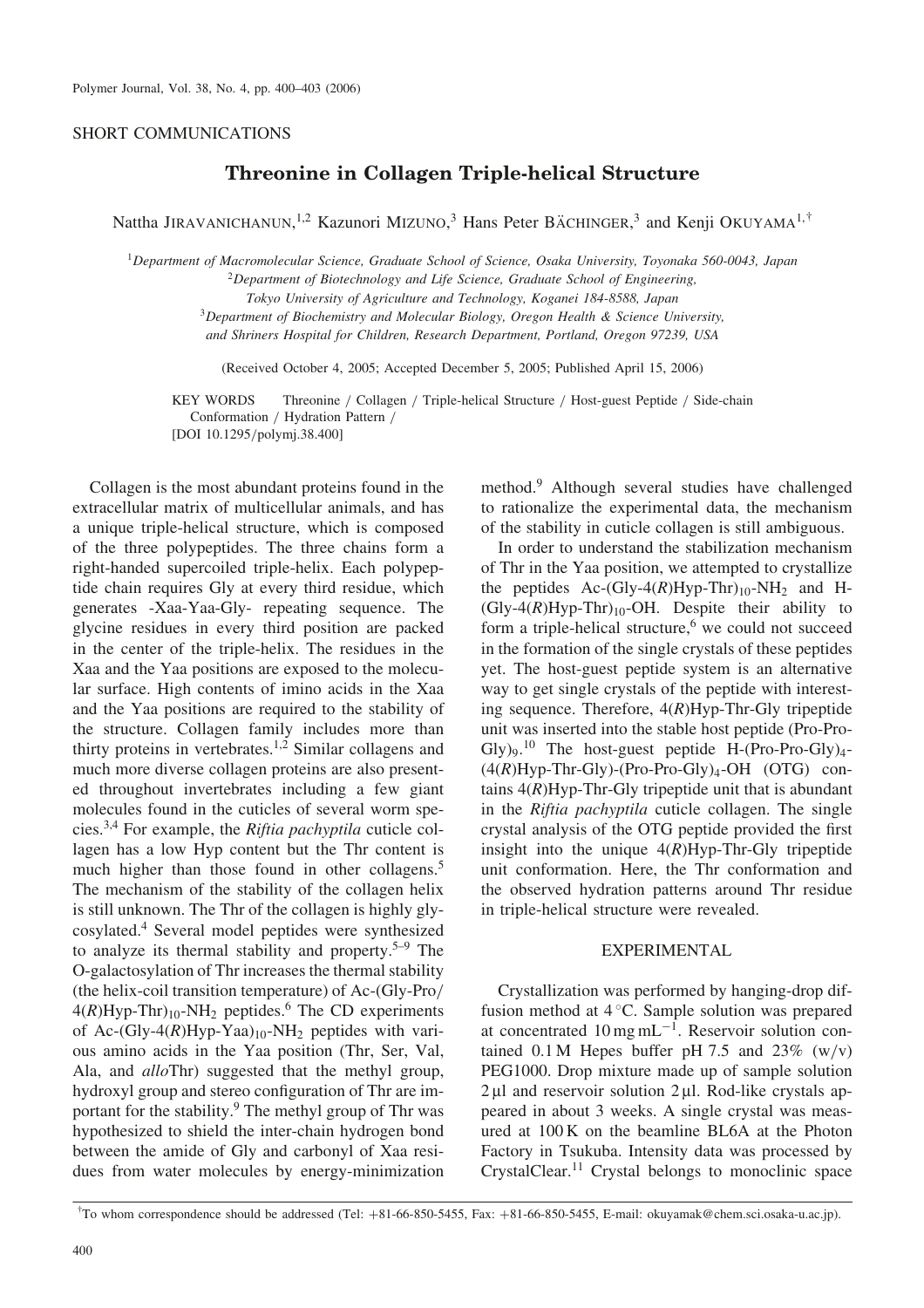group  $P2_1$  with unit cell parameters  $a = 26.0, b =$ 26.5,  $c = 80.2 \text{ Å}$ ,  $\beta = 90.4^{\circ}$ . The structure of OTG was determined by molecular replacement method using (Pro-Pro-Gly)<sub>9</sub> peptide (PDB code  $1ITT$ )<sup>12</sup> as a search model. Positional refinement was performed by  $X-PLOR<sup>13</sup>$  and structure refinement was carried out by SHELX-L.14

### RESULTS AND DISCUSSION

Thr residues are at the central tripeptide unit of the molecule. To describe side-chain conformation of Thr,  $\chi_1$  dihedral angle is defined by N-C<sub> $\alpha$ </sub>-C<sub> $\beta$ </sub>-O<sub> $\gamma$ 1</sub> or N-C<sub> $\alpha$ </sub>-C<sub> $\beta$ </sub>-C<sub> $\gamma$ 2</sub>. The different conformations of the side-chain as a function of  $\chi_1$  values of  $-60^\circ$ , 180°, and  $60^{\circ}$  are referred to *gauche*<sup>+</sup>, *trans*, and *gauche*<sup>-</sup>, respectively. Thus, Thr side-chain in OTG structure, the  $O_{\gamma 1}$  takes gauche<sup>+</sup> conformation, whereas the  $C_{\gamma2}$  takes *trans* conformation to amide group (Figure 1). Both the  $O_{v1}$  and the  $C_{v2}$  are directed toward adjacent chains. This kind of Thr side-chain conformation is the same as two out of three Thr in T3-785 peptide.<sup>15</sup> The average main-chain dihedral angles ( $\phi/\psi$ ) of Thr in this study are  $-61^\circ$  and  $145^\circ$ , which are consistent with those values in the Yaa position of collagen-like peptides.<sup>10,16</sup> In T3-785 structure,<sup>15</sup> watermediated hydrogen bond was reported between the Thr OH group and the Gly carbonyl in the same chain via one water molecule. For Thr, not only the above water-mediated pattern, but also diverse water-mediated patterns are observed in the OTG structure in Figure 2a. In the first case, two water molecules make hydrogen bonds with the OH group of Thr114 and the



**Figure 1.** gauche<sup> $+$ </sup>/trans conformation of Thr in the OTG structure.



Figure 2. (a) Central region of the OTG molecule shows three cases of water-mediated hydrogen bonds at OH group of Thr. Case 1: Thr114  $O_{v1}$  connects through two water molecules to Gly112 O in the same chain. Case 2: Thr114  $O_{v1}$  connects through two water molecules to Thr114 N within the same residue. Case 3: Thr314  $O<sub>y1</sub>$  connects through two water molecules to Thr114 O of adjacent chain and Thr214  $O_{v1}$  connects through two water molecules to Pro317 O of adjacent chain. In the residue name, the first digit corresponds to a chain number and the next two digits correspond to a residue number. (b) Hydration patterns involving OH group of  $4(R)Hyp$  and carbonyl groups in  $(Pro-4(R)Hyp-Gly)_{11}$  structure.<sup>16</sup> Three chains in a molecule are shown by different shedding; light-, middle- and dark-gray. Spheres are water molecules. Intra-chain and inter-chain water-mediated networks are shown in broken and solid lines, respectively.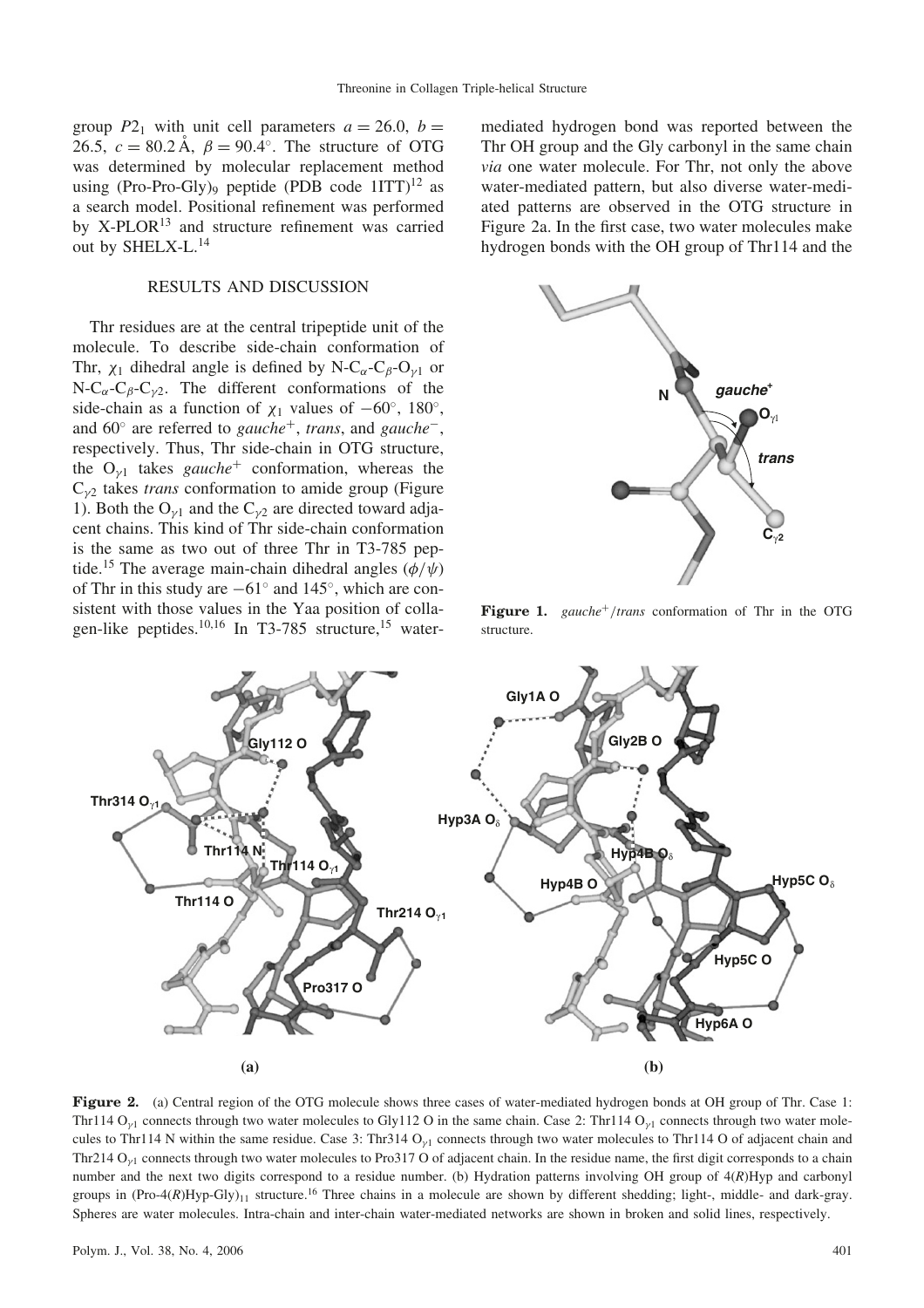carbonyl group of Gly112 in the same chain (broken lines). In the second case, two water molecules interact between the OH and the amide groups within the same Thr114 residue (broken lines). And the third case occurs at two positions; one is two water molecules are linked between the OH group of Thr314 and the carbonyl group of Thr114 of neighboring chain and another is the similar pattern between the OH group of Thr214 and the carbonyl group of Pro317 (solid lines). The average hydrogen bond distance in these three water-mediated patterns is  $2.95 \text{ Å}$ . The hydration pattern in the second case could not be found at  $4(R)$ Hyp due to the lack of hydrogen at the amide group. However, hydration patterns in the first and the third cases, which are inter- and intra-chain hydrogen bond networks, are generally observed at  $4(R)$ Hyp in the Yaa position in the peptides including Pro-4( $\hat{R}$ )Hyp-Gly tripeptide unit.<sup>16,17</sup> These inter- and intra-chain hydration networks occur repeatedly along the triple-helical molecule, for example, in (Pro- $4(R)Hyp-Gly<sub>11</sub> structure<sup>16</sup> as shown in Figure 2b.$ They are the dominant feature in the repetitive patterns of  $4(R)$ Hyp in peptides having Pro-4 $(R)$ Hyp-Gly repeating sequence.<sup>16,17</sup> Thus, this result indicates that the OH group of Thr in the Yaa position participates in water-mediated inter- and intra-chain hydrogen bonds in the similar way to the OH group of  $4(R)$ Hyp. Moreover, the position of the OH group of Thr is located close to that of  $4(R)Hyp$  when Thr in the OTG structure is superimposed over the  $4(R)$ Hyp in the (Pro-4(R)Hyp-Gly)<sub>11</sub> structure (Figure 3). The distance between both hydroxyl oxygen atoms is about 1 A. The close location of the OH groups of Thr to  $4(R)$ Hyp could contribute to the similar formation of water-mediated hydrogen bonds. Therefore, the OTG structure demonstrates that Thr could act like  $4(R)$ Hyp at OH group side-chain to make similar water-mediated networks. The thermal stability of Ac-  $(Gly-4(R)Hyp-Yaa)_{10}-NH_2$  peptides containing the Thr is higher than those containing the Ser, alloThr, Ala and Val, $9$  which suggests the importance of the side-chain conformation in the triple-helical structure.

So far only the  $T3-785^{15}$  peptide has a reported structure of Thr in a triple-helical structure. The Xray determination of the OTG peptide provides insight into detailed structure of frequently observed residues in Riftia pachytila cuticle collagen. Although the stabilization mechanism of the OTG peptide is not clearly understood, the fine structure of the OTG peptide provides valuable information of Thr conformation including diversity of water-mediated hydrogen bonds around Thr in the triple-helical structure. Interestingly, the observed hydration patterns of Thr are similar to those of  $4(R)$ Hyp and moreover, OH group side-chain characteristic of Thr and  $4(R)$ Hyp is similar as well.



Figure 3. Superimposition of Thr in the OTG peptide (darkgray) on the  $(Pro-4(R)Hyp-Gly)_{11}$  triple-helix (light-gray).<sup>16</sup> The distance between OH groups of Thr and  $4(R)$ Hyp in the Y position of two peptides is about  $1 \text{ Å}$  and both peptides show the similar hydration pattern. Gly-4(R)Hyp-Thr in the OTG and Gly-Pro- $4(R)$ Hyp in the (Pro-4(R)Hyp-Gly)<sub>11</sub> are shown in ball and stick diagram.

#### REFERENCES

- 1. J. Myllyharju and K. I. Kivirikko, Trends Genet., 20, 33 (2004).
- 2. C. M. Kielty and M. E. Grant, ''Connective tissue and its heritable disorders. Molecular Genetics in Medical Aspects,'' 2nd ed., Wiley Liss, New York, 2002, pp 159–221.
- 3. R. Har-El and M. L. Tanzer, FASEB J., 7, 1115 (1993).
- 4. F. Gaill, K. Mann, H. Wiedemann, J. Engel, and R. Timpl, J. Mol. Biol., 246, 284 (1995).
- 5. K. Mann, D. E. Mechling, H. P. Bächinger, C. Eckerskorn, F. Gaill, and R. Timpl, J. Mol. Biol., 261, 255 (1996).
- 6. J. G. Bann and H. P. Bächinger, *J. Biol. Chem.*, 275, 24466 (2000).
- 7. J. G. Bann, D. H. Peyton, and H. P. Bächinger, FEBS Lett., 473, 237 (2000).
- 8. J. G. Bann, H. P. Bächinger, and D. H. Peyton, Biochemistry, 42, 4042 (2003).
- 9. K. Mizuno, T. Hayashi, and H. P. Bächinger, J. Biol. Chem., 278, 32373 (2003).
- 10. C. Hongo, K. Noguchi, K. Okuyama, Y. Tanaka, and N. Nishino, J. Biochem., 138, 135 (2005).
- 11. CrystalClear (Rigaku) Molecular Structure Corporation, The Woodlands, Texas, USA, 1999.
- 12. C. Hongo, V. Nagarajan, K. Noguchi, S. Kamitori, K. Okuyama, Y. Tanaka, and N. Nishino, Polym. J., 33, 812 (2001).
- 13. A. T. Brunger, ''X-PLOR Version 3.1 System for X-ray Crystallography and NMR,'' Yale University Press, New Haven: CT, 1992.